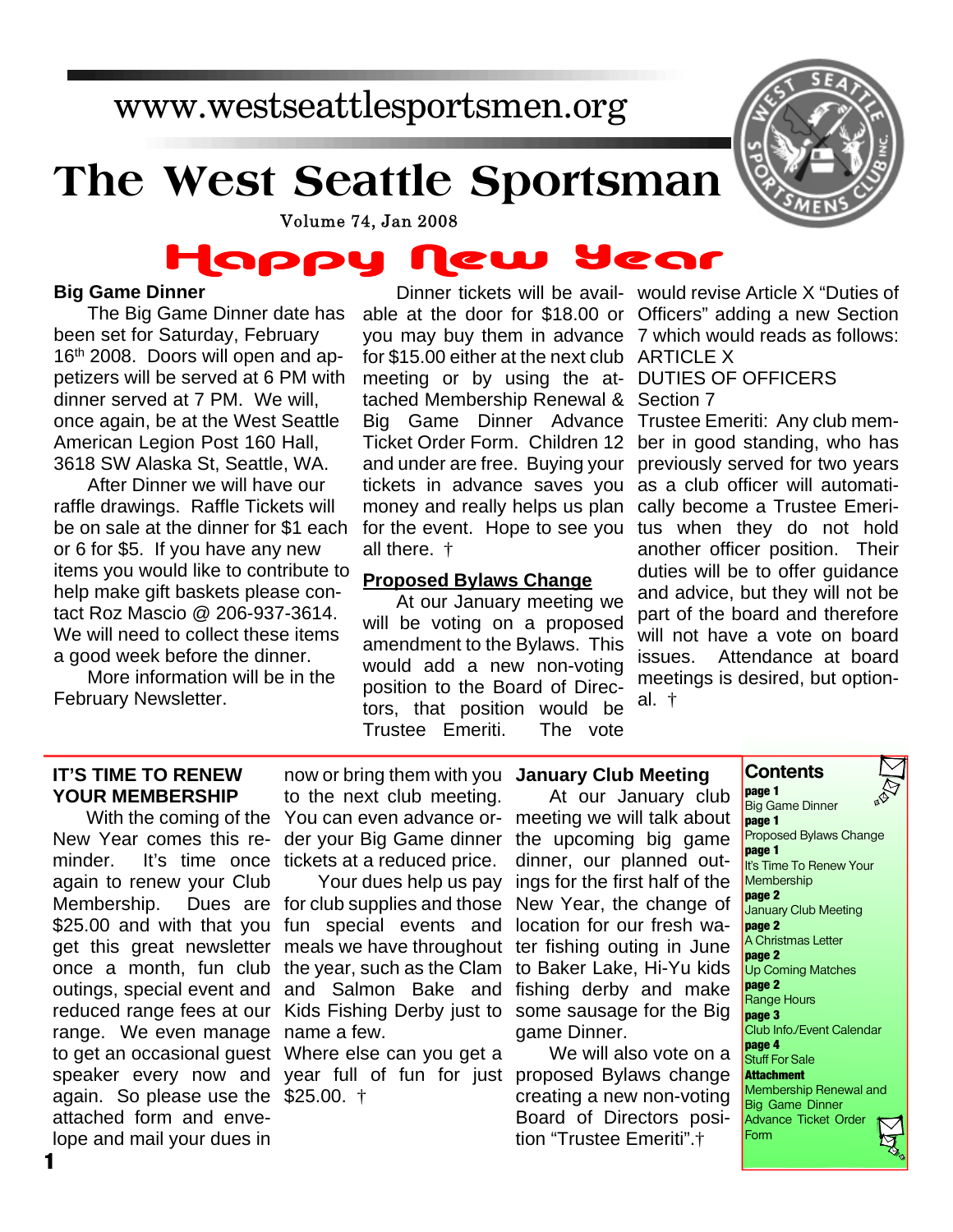### **A CHRISTMAS LETTER**

This is a little story or email Christmas letter I received from one of our Junior Shooting Instructors. If you see Kurt maybe you can give him a spare penny to help him with his problem.

### *Hey Tony,*

*This story is one I wrote to one of my cousins in Iowa and her response. Enjoy*

*Hey Cuz,*

*I thought I'd drop you a quick line to let you know how things are going here. AWFUL. Yep, I'm running in to money problems again. You know that feeling, just when you start to see that light at the end of the tunnel, you run into that low hanging beam and knock yourself out. Since last we talked, I solved all the car problems a now we have 5 running cars out in front of the house. If you squint and tilt your head a little it kinda looks like a Wal-Mart parking lot.*

*So, anyway, just as I'm starting to get a handle on the 2nd mortgage, I have found a new way to dispose of my disposable income. I'm kinda ashamed to admit it, but, well, it's hard to say, uh, ok, ok, I'm addicted to and losing at gambling. Ok I said it. Step one towards recovery. One would think that at my age I would know better, but I'm no bettor. Yes, a nickel here a quarter there, and even one thin dime at a time. Money seems to run thru my fingers like water in the toilet. One minute it is there and then the next minute you pull the handle and flush it away.*

*I hate to say it but it seems I'm on a never ending losing streak. Each week I think my luck will change. Maybe I'll beat the odds this time. However I find myself digging myself deeper and deeper into debt and deeper and deeper into my pockets looking for that last bit of small change. I hate myself. Yet I keep going back for more and more punishment. I know your saying," It's his own damn fault", well maybe it is. Wait, wait, maybe you're getting the wrong idea. No, I'm not losing money in the casino playing slots or dice. And no, I'm not dumping my retirement fund into a back room card games or on the lotto. And no, I'm not pawning Kim's jewelry so I can play the ponies or buy another square in the football pool. The odds of winning those things are better than what I'm hooked on now. I told you that I was ashamed to admit it but, well, Ok; I'm gambling and losing my cold hard cash to my youngest daughter during shooting matches. Yes, Ronni is taking me for all I'm worth because we are betting on target shooting.*

*It started out about 5 weeks ago. We entered a rifle match together. It was a 100 shots Standing at a 100 yards (the length of a football field) shooting at a target the size of a basketball and the bulls eye the size of a half dollar, without a scope on the rifle. She hadn't shot in about 6 months so I figured I could make some quick cash off the little squirt. We made the wager of a penny a point. So when the smoke settled and the dust cleared, she wound up shooting a 897 out of 1000, taking 2nd overall in the match and winning .93 cents from me. (It would have been more but she spotted me 400 points before the match even started.) DAMN!!! And of course this little bent nose, Guido, enforcer for the mob wanted cash and she wanted it NOW. What could I do, she had a gun. I had to pay her.*

*Well just like all gamblers I thought to myself, "If only I could get even," "Just one more chance," "I know I can beat the odds this time," Alas, I'm a loser.*

*4 weeks ago we joined a pistol league together and the standing bet was a nickel an "X", (a bulls eye,) and a dime penalty for anything out in the wheat, (a total miss.) So for the last 4 weeks it has been .25 cents, then .10 cents, and then .15 cents, and last night she took me for .30 cents more. I'll say it again, DAMN. I keep losing. Right now I'm down \$1.73 and there are two more weeks of league. If you don't here from me in the near future continued on page 3*

|                                        |                                                              | Up coming Small bore & Air Matches                                                                                                        | <b>Range Hours and Activity</b>                                                                                                                                                                                |
|----------------------------------------|--------------------------------------------------------------|-------------------------------------------------------------------------------------------------------------------------------------------|----------------------------------------------------------------------------------------------------------------------------------------------------------------------------------------------------------------|
| Jan 12<br>Feb 15-16<br>Mar 8<br>Apr 12 | West Seattle<br>West Seattle<br>West Seattle<br>West Seattle | Pistol-Air (9 AM) & Standard (Noon)<br><b>NRA Sectional</b><br>Pistol-Air (9 AM) & Standard (Noon)<br>Pistol-Air (9 AM) & Standard (Noon) | Monday - Small Bore - 6 PM<br>Tuesday - Winter Rifle League<br>Wednesday - Juniors - Call Fred Burr<br>at 206-935-4883 for information.<br>Cost: Adult members \$2.00, non-<br>members \$4.00, Juniors \$1.00. |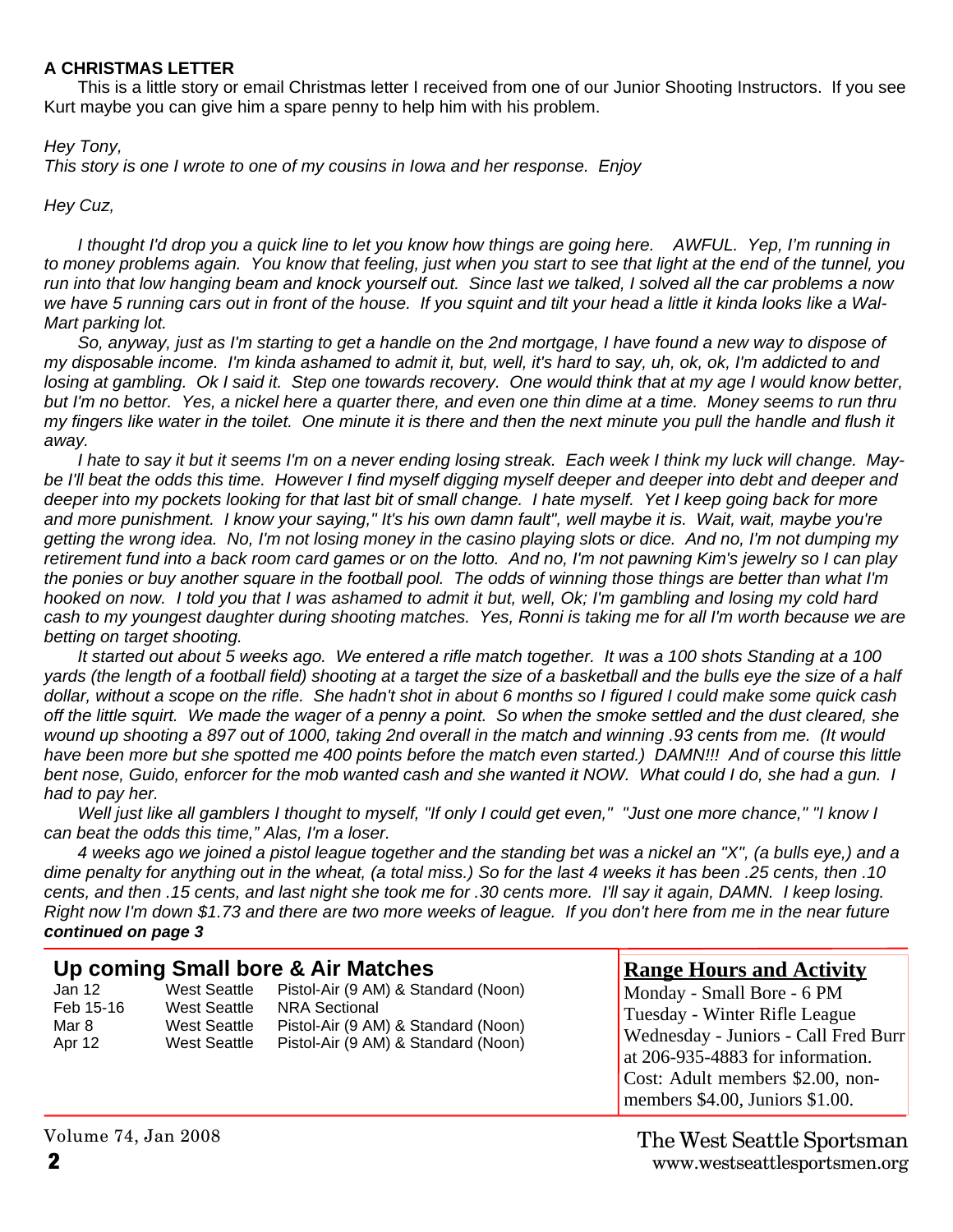### **The West Seattle Sportsmen's Club Sponsors of the Roger Dahl Rifle Training Range**

|                                                                                  |                              | oponoono or ano nogor Dann runo Trammig nango                        |                                              |                                          |                                                                                                                  |
|----------------------------------------------------------------------------------|------------------------------|----------------------------------------------------------------------|----------------------------------------------|------------------------------------------|------------------------------------------------------------------------------------------------------------------|
| <b>OFFICERS</b>                                                                  |                              |                                                                      | <b>TRUSTEES</b>                              |                                          | <b>LIFE TIME MEMBERS</b>                                                                                         |
| President - Greg Boyd<br>Vice Pres. - Roz Mascio                                 | 206-965-9629<br>206-937-3614 | Steve Loo<br>Jerry Mascio                                            | 206-937-3614                                 | Fred Burr<br>Ernie Frey                  |                                                                                                                  |
| Secretary - Tony Olszewski                                                       | 425-226-5643                 | Cam Robison                                                          | 206-431-8337                                 | <b>Frank Novito</b>                      |                                                                                                                  |
| Treasurer - Fred Burr                                                            | 206-935-4883                 |                                                                      |                                              |                                          |                                                                                                                  |
| Rec. Sec. - Richard George                                                       |                              |                                                                      | Contact us at: info@westseattlesportsmen.org |                                          |                                                                                                                  |
| A Christmas Letter continued from page                                           |                              | soft touch. It's hard to believe a "girl"                            |                                              |                                          | <u>Events</u>                                                                                                    |
|                                                                                  |                              | could be as good or better than you                                  |                                              |                                          | <b>Calendar</b>                                                                                                  |
| it's because I'm working that 2nd job to                                         |                              | 2.                                                                   | There is an organization called              |                                          | Jan 2 <sup>nd</sup> - Club Meeting                                                                               |
| pay off my gambling debts or Ronni has<br>shot me because I refused to pay.      |                              | "Gamblers Anonymous" you should                                      |                                              |                                          | Jan 23rd - Board Meeting                                                                                         |
|                                                                                  |                              | join. You are in WAY over your head.<br>3. STAY AWAY FROM RANDI TOO. |                                              |                                          | Feb 16th - Big Game Dinner                                                                                       |
| Later, your gambling fool of a cousin,                                           |                              | she has been known as a loan shark.                                  |                                              |                                          | Feb 20th - Board Meeting                                                                                         |
|                                                                                  |                              | Could get you in MORE TROUBLE.                                       |                                              |                                          |                                                                                                                  |
| Kurt                                                                             |                              | 4. HIDE THEIR GUNS NOW                                               |                                              |                                          | If you have any ideas for pro-                                                                                   |
|                                                                                  |                              | <b>THOSE TWO HAVE BEEN KNOWN</b>                                     |                                              |                                          | grams to have at the club meet-                                                                                  |
| Cousin Beckie writes back the following                                          |                              | TO HIT THEIR TARGETS ALL TOO                                         |                                              |                                          | ings or any good outing ideas                                                                                    |
| E-mail.                                                                          |                              | WELL                                                                 |                                              |                                          | let one of the Officers or Trust-<br>ees know. You may contact us                                                |
|                                                                                  |                              | 5. WHEN APPROACHED by one of                                         |                                              |                                          | at:                                                                                                              |
| This is one of the reason's that it is                                           |                              | these two cons RUN LIKE MAD                                          |                                              |                                          | info@westseattlesportsmen.org                                                                                    |
| so hard being so far away. If I was                                              |                              |                                                                      |                                              |                                          |                                                                                                                  |
| there I could help you with your gam-<br>bling problem. There are several things |                              | <b>HOPE THIS INFORMATION HELPS</b>                                   |                                              |                                          |                                                                                                                  |
| you could do.                                                                    |                              | hahahaha                                                             |                                              |                                          |                                                                                                                  |
| 1. STAY AWAY FROM RONNI!                                                         | She                          | 6. You might want to watch Kim, if she                               |                                              |                                          |                                                                                                                  |
| is a con-artist She knows you are a                                              |                              | gets wind of how bad your gambling is                                |                                              |                                          |                                                                                                                  |
|                                                                                  |                              | <b>continued on Page 4</b>                                           |                                              |                                          |                                                                                                                  |
|                                                                                  |                              |                                                                      |                                              |                                          |                                                                                                                  |
| <b>New</b>                                                                       |                              | <b>MEMBERSHIP APPLICATION</b>                                        |                                              |                                          | <b>Renewal</b>                                                                                                   |
|                                                                                  |                              | <b>WEST SEATTLE SPORTSMEN'S CLUB</b>                                 |                                              |                                          |                                                                                                                  |
|                                                                                  |                              |                                                                      |                                              |                                          | Date                                                                                                             |
|                                                                                  |                              | of                                                                   |                                              |                                          | Washington, being interested in the                                                                              |
|                                                                                  |                              |                                                                      |                                              |                                          | propagation and conservation of game birds, game animals, and fish in the State of Washington, do hereby apply   |
|                                                                                  |                              |                                                                      |                                              |                                          | for membership in the WEST SEATTLE SPORTSMEN'S CLUB and tender herewith the sum of \$                            |
| payment of one year's dues.                                                      |                              |                                                                      |                                              |                                          |                                                                                                                  |
|                                                                                  |                              |                                                                      |                                              |                                          | "I solemnly swear that I will abide by the Constitution and By-Laws of the West Seattle Sportsmen's Club and     |
|                                                                                  |                              |                                                                      |                                              |                                          | help in its up-building and I will not willfully disobey the Game Laws wherever I fish or hunt. I will always be |
| a true sportsman both in the field and to my brother members at all times.       |                              |                                                                      |                                              |                                          |                                                                                                                  |
|                                                                                  |                              |                                                                      |                                              |                                          |                                                                                                                  |
| Signed                                                                           |                              |                                                                      |                                              | If you would like to<br>receive the Club |                                                                                                                  |
|                                                                                  |                              |                                                                      |                                              | newsletter by email                      |                                                                                                                  |
|                                                                                  |                              |                                                                      | check here.                                  |                                          |                                                                                                                  |
|                                                                                  |                              |                                                                      |                                              |                                          |                                                                                                                  |
|                                                                                  |                              |                                                                      |                                              |                                          |                                                                                                                  |
|                                                                                  |                              |                                                                      |                                              |                                          |                                                                                                                  |
|                                                                                  |                              |                                                                      |                                              |                                          |                                                                                                                  |
| (New Only)                                                                       |                              |                                                                      |                                              |                                          |                                                                                                                  |
|                                                                                  |                              |                                                                      |                                              |                                          |                                                                                                                  |
|                                                                                  |                              |                                                                      |                                              |                                          | Volume 74, Jan 2008                                                                                              |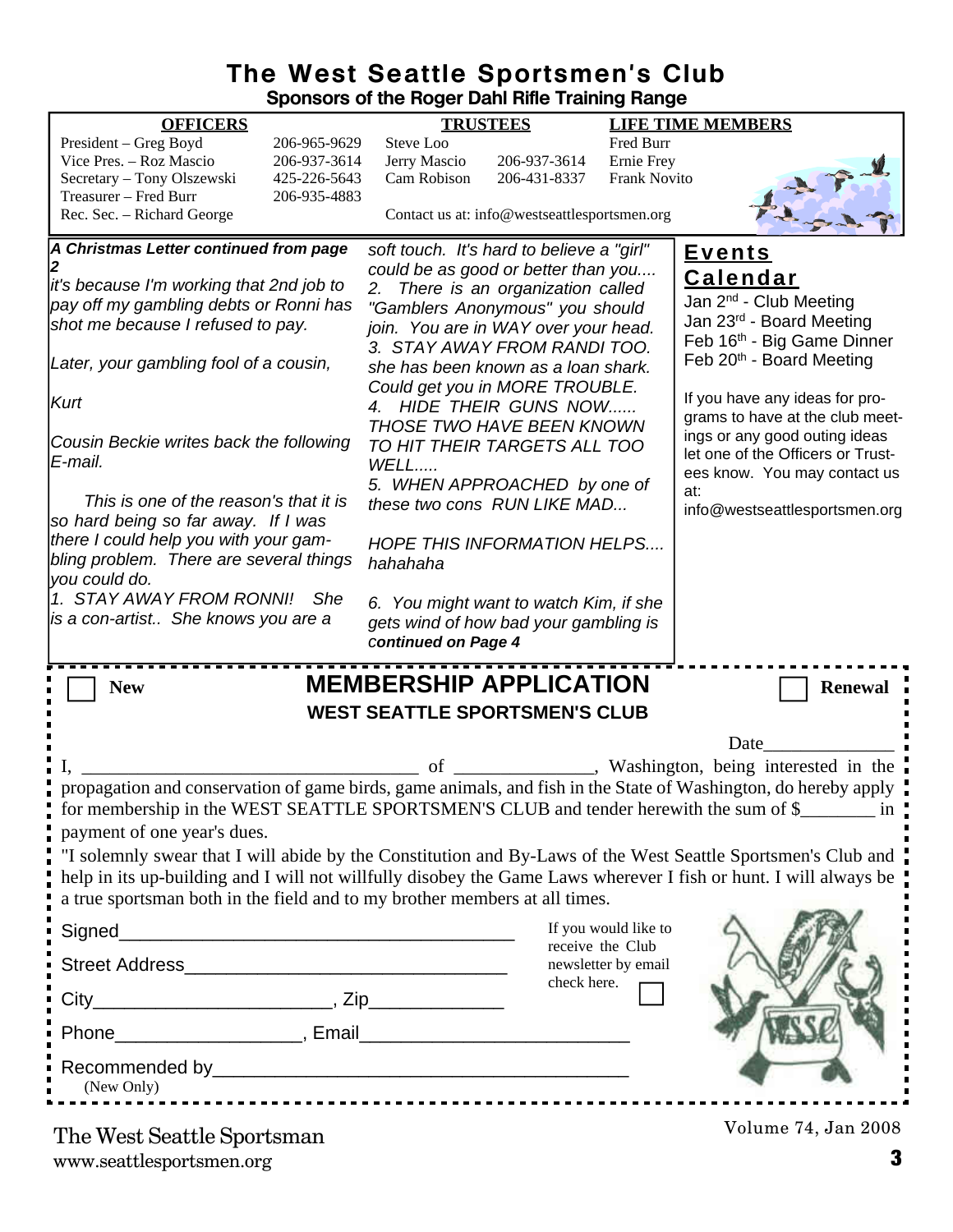### **Stuff For Sale**

**Wanted to Find** - Bert McKim's lead melting furnace. If anyone knows who might have this please call Kenny McKim at (206) 935 2853.

**For Sale** – Browning A-5, FN Manufacture, 12 GA full choke, 29½" BBL, Solid Rib, Butt Plate Added, Serial 138518, Mfgd 1929 \$650.00. Contact Fred Burr 206-935-4883

**For Sale** – Colt single-action Frontier Scout 22 Long Rifle Pistol \$400.00. Contact Fred Burr 206-935-4883 **For Sale** – Pistol box \$50.00. Con-

tact Fred Burr 206-935-4883 **For Sale** – Daisy Model 717 Target Air Pistol \$75.00. Contact Fred Burr 206-935-4883

If you have something you would like to list in this section please send an email to "info@westseattlesportsmen.org" listing the item or items you would like to sell, the price, and your contact information. Put "Stuff For Sale" in the Subject line of your email. Keep in mind that this comes out only once a month. In order to be listed in the coming month's newsletter you will need to have your ad emailed to us no later than the 20<sup>th</sup> of the prior month.....



The West Seattle Sportsmen's Club P.O. Box 16258 Seattle, WA 98116

鷹



**For Sale -** Questar center console, rebuilt Suzki outboard, new canvas. This is Fred Hutchison's old boat. Rumor has it that it's about 15' with a 70hp outboard, but you can contact Jerry Mascio for more info. 206-937-3614, \$7500 OBO †

**4** Volume 74, Jan 2008

*A Christmas Letter continued from Page 3 getting, she might raid your pockets.... Sounds like they are keeping you on your toes. About time someone did..... I sure hope you get this gambling under control..... Take Care, Beckie GO FOR IT RONNI ! ! ! ! ! .*

*Then Cousin Karen got wind of all this and E-mails "Sound like we need a family intervention"*

*I don't think my cousins understand. I don't need help or advice. I just need a couple of bucks so I can get back in the game.*

Good Luck Kurt! †



**First Class Mail**